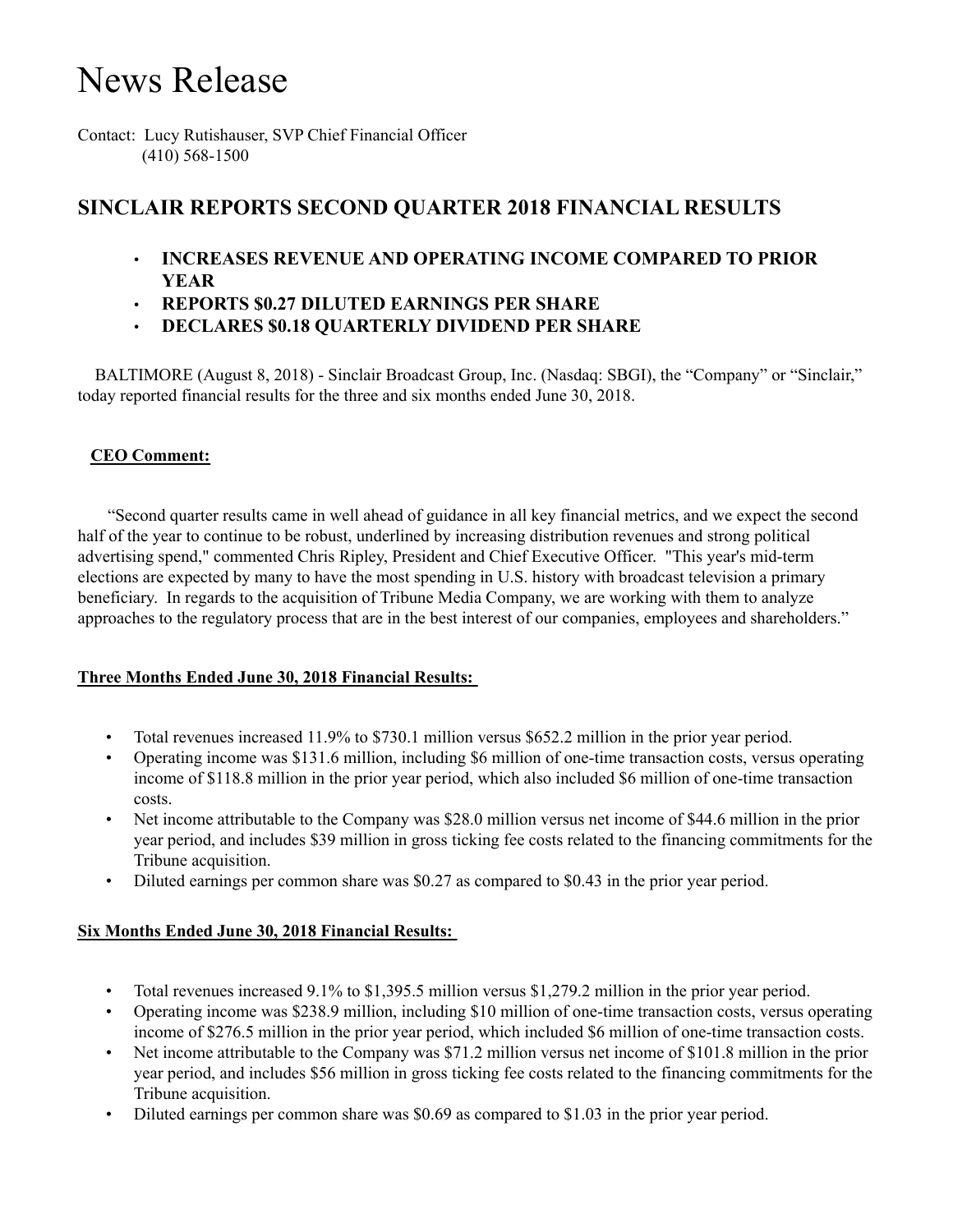## **Three Months Ended June 30, 2018 Operating Highlights:**

- Media revenues increased 9.2% to \$695.9 million versus \$637.2 million in the second quarter of 2017.
	- Political revenues were \$28 million in the second quarter versus \$5 million in the second quarter of 2017, a non-election year.
	- Distribution revenues were \$319 million versus \$279 million in the second quarter of 2017.
	- Revenues from our digital businesses increased 29%, as compared to the second quarter of 2017.

## **Recent Corporate Developments:**

#### **Transactions:**

- In July 2018, in response to statements made by FCC Chairman Ajit Pai, the Company announced that it was amending certain previously announced divestitures pursuant to the Tribune plan of merger. The Company withdrew the pending divestitures of KDAF(TV) in Dallas and KIAH(TV) in Houston to Cunningham Broadcasting Corporation, and intended to request permission from the FCC to put these stations into a divestiture trust to be sold to an unrelated third party. Tribune withdrew the pending divestiture of WGN in Chicago to WGN-TV LLC. As a result of the withdrawal of the application relating to WGN, the Company would acquire the station as part of the Tribune acquisition.
- On July 19, 2018, the FCC released a Hearing Designation Order ("HDO") to commence a hearing before an Administrative Law Judge ("ALJ") with respect to the Company's acquisition of Tribune. The Company is working with Tribune to analyze approaches to the regulatory process that are in the best interest of our companies, employees and shareholders.

## **Other Legal and Regulatory:**

• As of August 7, the Company is aware of three putative class action lawsuits filed in United States District Court against the Company, Tribune Media Company, Tribune Broadcasting Company, LLC and other defendants, including some that are unnamed. The lawsuits allege the defendants conspired to fix prices for commercials to be aired on broadcast television stations throughout the United States, in violation of the Sherman Antitrust Act. The lawsuits seek damages, attorney's fees, costs and interest, as well as enjoinment from adopting practices or plans which would restrain competition in a similar manner as alleged in the lawsuits. The Company believes the lawsuits may have been related to media reports of a Civil Investigative Demand (CID) the Company received from the Department of Justice earlier this year, which regarded an investigation to determine whether there had been a violation of the Sherman Act by sharing of pace data within the industry. The CID indicated that it was issued in connection with the Company's acquisition of Tribune. The Company believes these class action lawsuits are without merit and intends to vigorously defend against the allegations.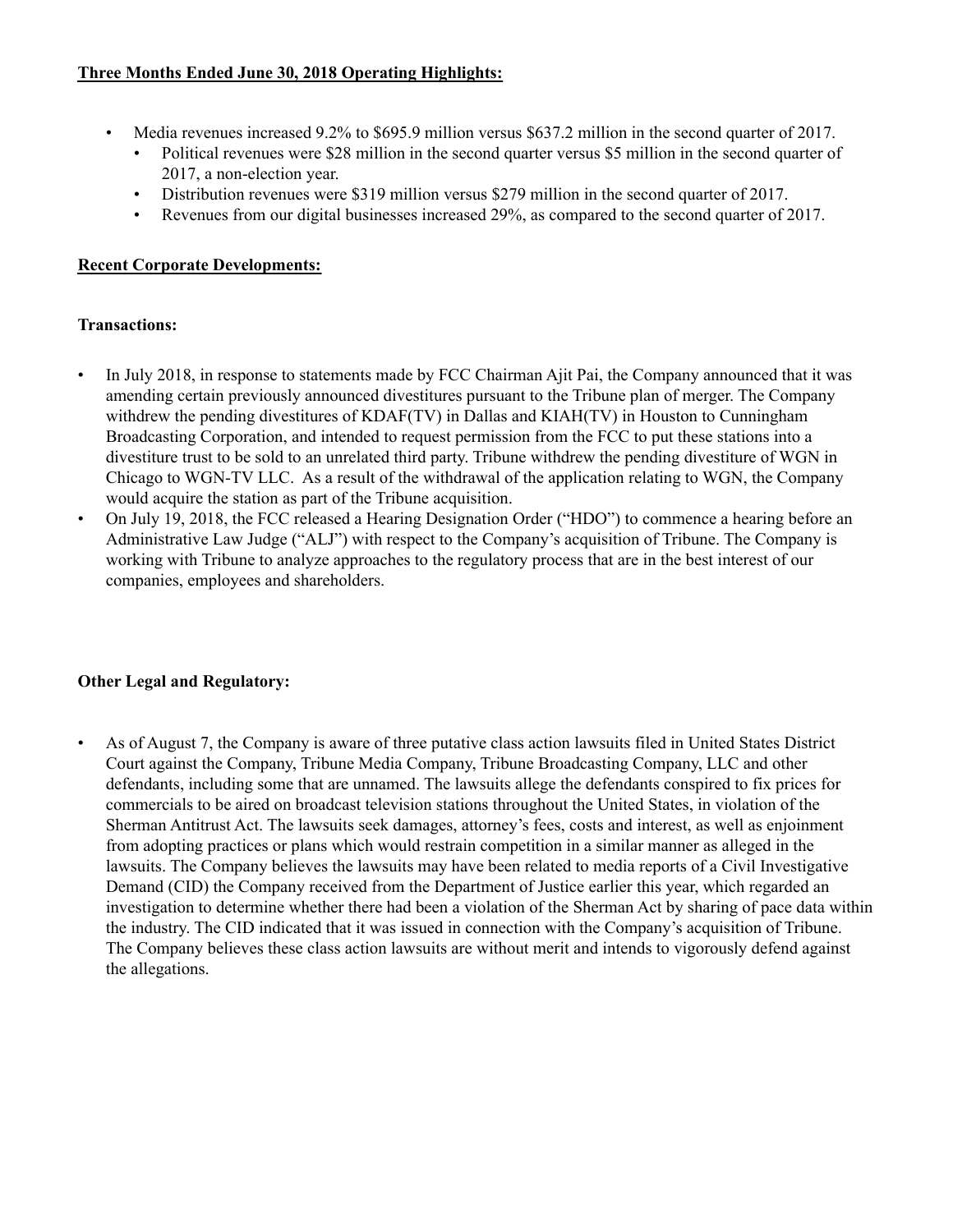#### **Content and Distribution:**

- Sinclair's newsrooms, dedicated to impactful journalism with a local focus, have won 258 awards thus far in 2018, including 45 Regional RTDNA Edward R. Murrow Awards by 21 newsrooms and 50 Emmy's at 11 stations. The Company's national digital news platform, Circa, and station KOMO each achieved a National Edward R. Murrow Award in June. Sinclair was also honored with six National Press Photographers Association awards for photojournalism, including the Medium Market Station of the Year award for WLOS in Asheville.
- In June 2018, the Federal Aviation Administration granted the Company permission to fly our newsgathering unmanned aircraft systems (UAS) beyond daylight operations, a restriction to which most UAS operators are subject.

#### **Community:**

- In July, Sinclair stations News 3 (KSNV) and the CW Las Vegas (KVCW) were named "2018 St. Jude Dream Home Station of the Year" for their successful campaign to raise \$850,000 for St. Jude Children's Research Hospital and the giveaway of a home.
- In August, Sinclair's station, KRCR in Redding CA, partnered with the Salvation Army to aid short- and longterm disaster relief efforts for the victims of the CARR fire, with a mission to raise money to provide evacuees with basic necessities. Viewers contributed more than \$348,000 to the fundraising effort and Sinclair corporate contributed an additional \$25,000, to be used locally for the CARR fire victims.

#### **Balance Sheet and Cash Flow Highlights:**

- Debt on the balance sheet, net of \$1.016 billion in cash, cash equivalents and restricted cash, was \$2.892 billion at June 30, 2018 versus net debt of \$2.992 billion at March 31, 2018.
- As of June 30, 2018, 76.6 million Class A common shares and 25.7 million Class B common shares were outstanding, for a total of 102.2 million common shares outstanding.
- In June 2018, the Company paid an \$0.18 per share quarterly cash dividend to its shareholders.
- Routine capital expenditures in the second quarter of 2018 were \$22 million with another \$8 million related to the spectrum repack.
- Program contract payments were \$28 million in the second quarter of 2018.

#### **Notes:**

 Certain reclassifications have been made to prior years' financial information to conform to the presentation in the current year.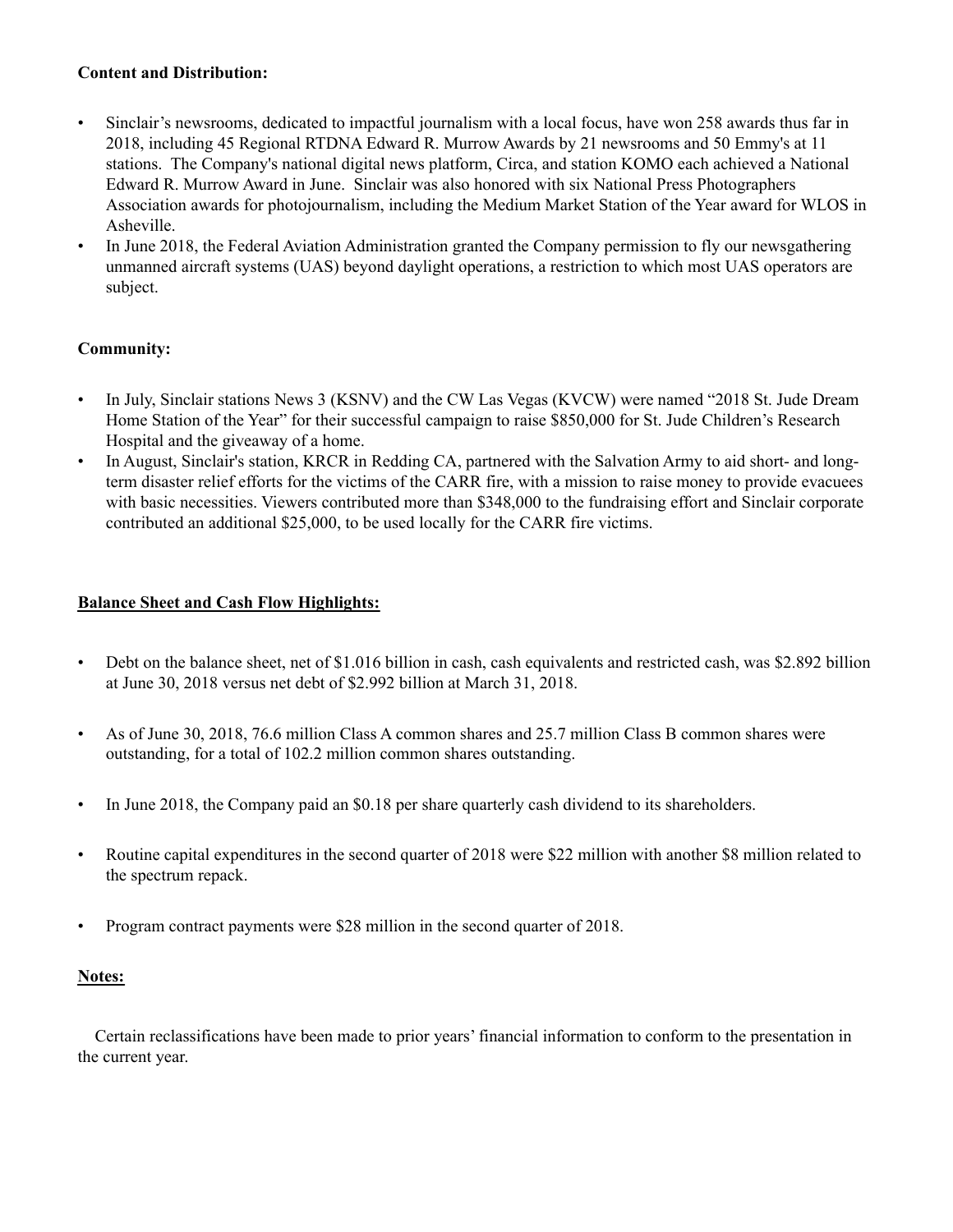#### **Outlook:**

The following transactions closed during 2017 and, therefore, the results of these transactions were not included in the corresponding pre-transaction periods: the acquisition of Tennis Media Company (March 1, 2017); the acquisition of DataSphere (June 1, 2017); the sale of Alarm Funding (March 7, 2017); the conversion of ASN to a joint venture with Silver Chalice and 120 Sports (April 13, 2017); and the purchase of Bonten and Esteem Broadcasting by the Company and Cunningham, respectively (September 1, 2017).

 The Company currently expects to achieve the following results for the three months ending September 30, 2018 and twelve months ending December 31, 2018. The pending acquisition of Tribune (which, as noted above, has been referred by the FCC to an ALJ) and related divestitures are not reflected in the Company's guidance below.

## **Third Quarter 2018**

- Media revenues are expected to be approximately \$710 million to \$722 million, up 12.8% to 14.7% year-overyear. Embedded in the anticipated 2018 results are:
	- Approximately \$45 million to \$50 million in political revenues as compared to \$7 million in the third quarter of 2017.
	- \$333 million of distribution revenues as compared to \$285 million in the third quarter of 2017.
- Non-media revenues are expected to be approximately \$35 million, compared to \$15 million in the third quarter of 2017.
- Media production expenses and media selling, general and administrative expenses (together, "media expenses") are expected to be approximately \$460 million, including \$4 million in stock-based compensation expense.
- Program contract amortization expenses are expected to be approximately \$26 million.
- Program contract payments are expected to be approximately \$27 million.
- Corporate overhead is expected to be approximately \$24 million, including \$2 million of stock-based compensation expense and \$3 million of one-time transaction costs.
- Non-media expenses, including ONE Media and research and development costs, are expected to be \$41 million, assuming current equity interests.
- Depreciation on property and equipment is expected to be approximately \$25 million, assuming the capital expenditure assumption below.
- Amortization of acquired intangibles is expected to be approximately \$43 million.
- A gain of approximately \$13 million is expected to be recognized related to the reimbursement for spectrum repack and an incentive payment for vacating spectrum earlier than required.
- Net interest expense is expected to be approximately \$68 million (\$66 million on a cash basis), assuming no changes in the current interest rate yield curve and changes in debt levels based on the assumptions discussed in this "Outlook" section. Interest expense includes \$19 million of ticking fees through August 8, 2018 related to the Term B loan commitments raised in December 2017 related to the Tribune acquisition.
- Loss from equity and cost method investments is expected to be approximately \$14 million.
- Net cash taxes paid are expected to be approximately \$15 million, based on the assumptions discussed in this "Outlook" section.
- Total capital expenditures are expected to be approximately \$40 million, of which \$10 million relates to the spectrum repack and is expected to be reimbursed by the government.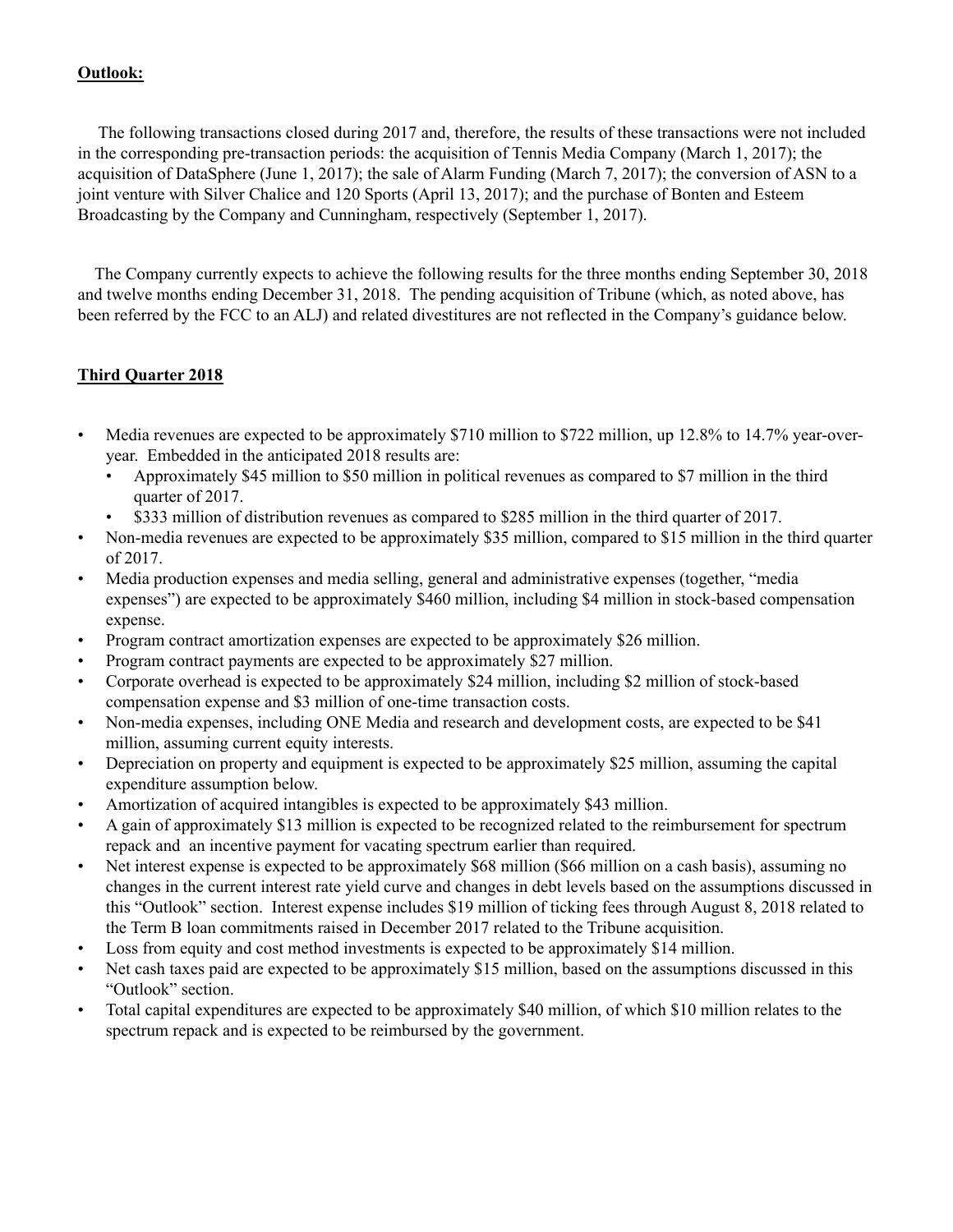## **Full Year 2018**

- Media expenses, including trade expense, are expected to be approximately \$1,810 million to \$1,812 million, of which \$154 million relates to acquisitions and growth initiatives, and \$19 million to stock-based compensation expense.
- Program contract amortization expense is expected to be approximately \$102 million.
- Program contract payments are expected to be approximately \$108 million.
- Corporate overhead is expected to be approximately \$101 million, including \$10 million of stock-based compensation expense, and \$17 million of one-time transaction costs.
- Non-media expenses, including ONE Media and research and development costs, are expected to be \$136 million.
- Depreciation on property and equipment is expected to be approximately \$100 million, assuming the capital expenditure assumption below.
- Amortization of acquired intangibles is expected to be approximately \$172 million.
- Net gains on asset dispositions is expected to be \$53 million related to the sale of spectrum in Milwaukee and reimbursement for spectrum repack, partially offset by the non-cash impairment charge of a non-media related real estate investment.
- Net interest expense is expected to be approximately \$274 million (approximately \$267 million on a cash basis), assuming no changes in the current interest rate yield curve, and changes in debt levels based on recent corporate developments and the assumptions discussed in this "Outlook" section. Interest expense includes \$75 million of ticking fees through August 8, 2018 on the Term B loan commitments raised in December 2017 related to the Tribune acquisition.
- Loss from equity and cost method investments is expected to be approximately \$57 million.
- The Company's effective tax rate is expected to be a benefit of approximately low single digit percent rate with cash taxes estimated to be \$30 million.
- Total capital expenditures are expected to be approximately \$140 million, which includes approximately \$40 million related to the spectrum repack which is expected to be reimbursed by the government.

#### Sinclair Conference Call:

 The senior management of Sinclair will hold a conference call to discuss its second quarter 2018 results on Wednesday, August 8, 2018, at 9:00 a.m. ET. The call will be webcast live and can be accessed at www.sbgi.net under "Investors/ Webcasts." After the call, an audio replay will remain available at www.sbgi.net. The press and the public will be welcome on the call in a listen-only mode. The dial-in number is (877) 407-8033.

#### About Sinclair:

Sinclair is one of the largest and most diversified television broadcasting companies in the country. Pro forma for the Tribune acquisition and related station divestitures, the Company will own, operate and/or provide services to 215 television stations in 102 markets. Sinclair is a leading local news provider in the country and operates the greatest number of award-winning newsrooms in the industry and is dedicated to impactful journalism with a local focus. The Company has multiple national networks, live local sports production, as well as stations affiliated with all the major networks. Sinclair's content is delivered via multiple-platforms, including over-the-air, multi-channel video program distributors, and digital platforms. The Company regularly uses its website as a key source of Company information which can be accessed at www.sbgi.net.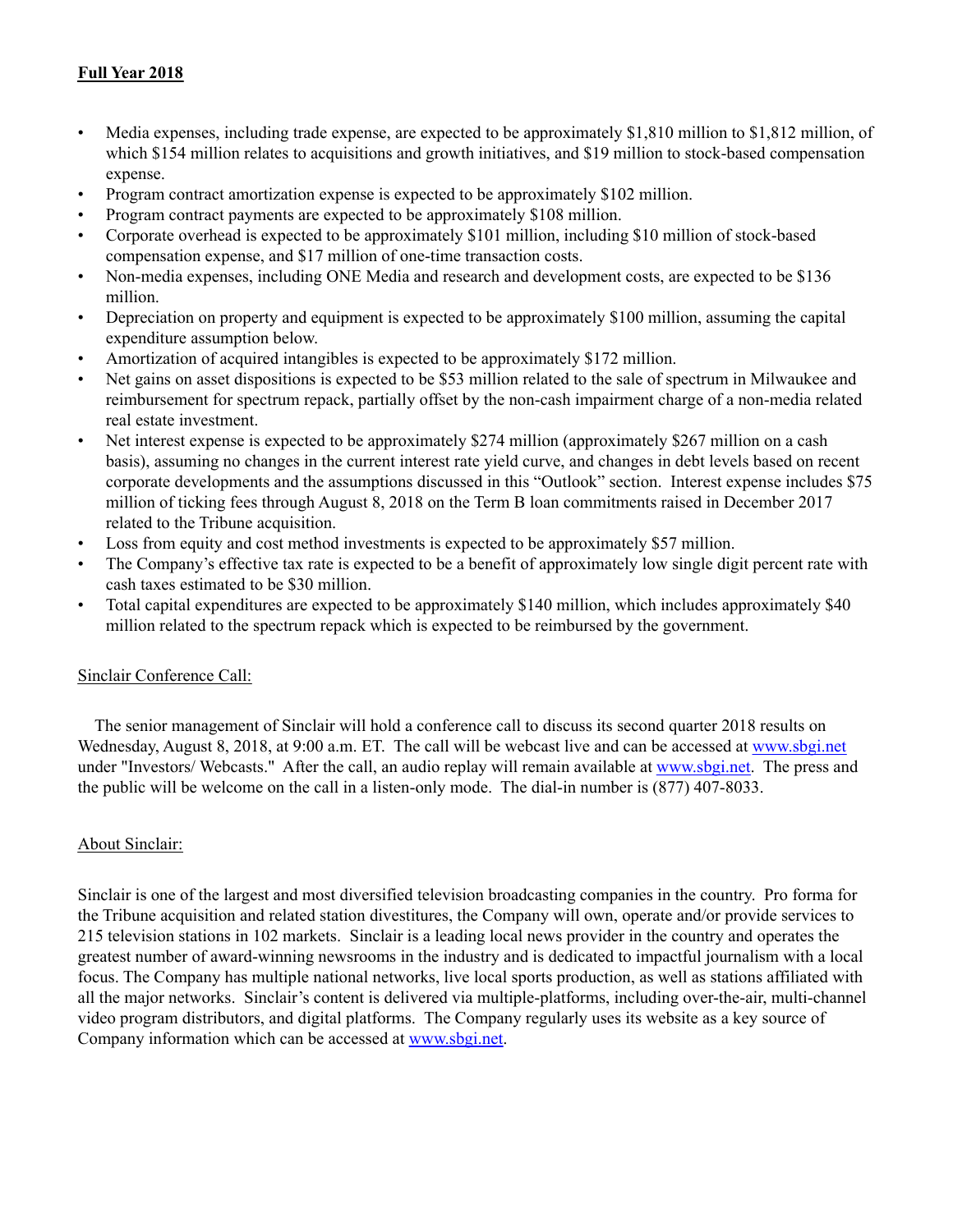#### **Forward-Looking Statements:**

The matters discussed in this news release, particularly those in the section labeled "Outlook," include forwardlooking statements regarding, among other things, future operating results. When used in this news release, the words "outlook," "intends to," "believes," "anticipates," "expects," "achieves," "estimates," and similar expressions are intended to identify forward-looking statements. Such statements are subject to a number of risks and uncertainties. Actual results in the future could differ materially and adversely from those described in the forwardlooking statements as a result of various important factors, including and in addition to the assumptions set forth therein, but not limited to, the impact of changes in national and regional economies, the completion of the FCC spectrum repack, the volatility in the U.S. and global economies and financial credit markets which impact our ability to forecast or refinance our indebtedness as it comes due, successful execution of outsourcing agreements, pricing and demand fluctuations in local and national advertising, volatility in programming costs, the market acceptance of new programming, the CW Television and MyNetworkTV programming, our news share strategy, our sales initiatives, the execution of retransmission consent agreements, our ability to identify and consummate investments in attractive non-television assets and to achieve anticipated returns on those investments once consummated, uncertainties associated with potential changes in the regulatory environment affecting our business and growth strategy, and any risk factors set forth in the Company's recent reports on Form 8-K, Form 10-Q and/or Form 10-K, as filed with the Securities and Exchange Commission. There can be no assurances that the assumptions and other factors referred to in this release will occur. The Company undertakes no obligation to publicly release the result of any revisions to these forward-looking statements except as required by law.